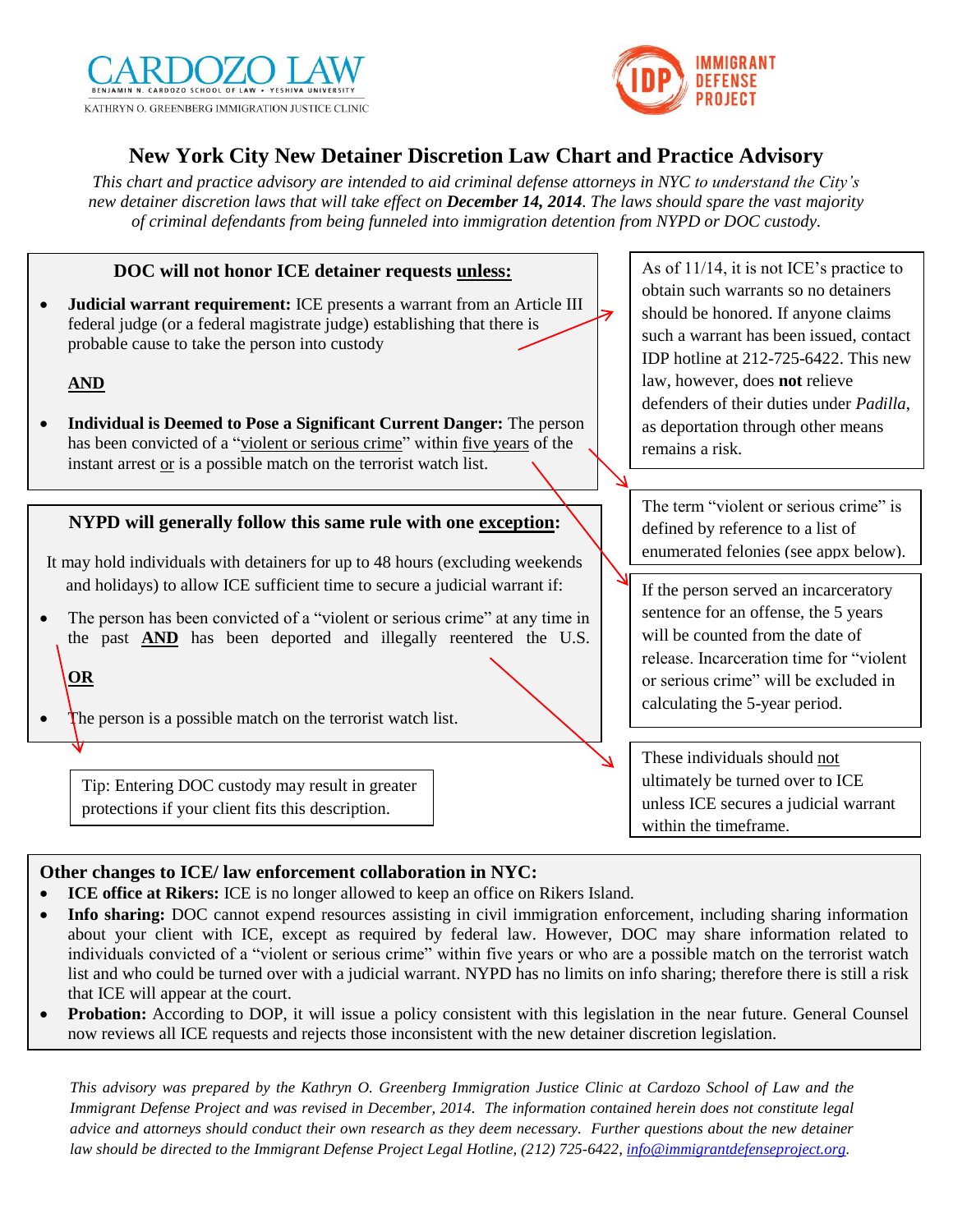



## **OVERVIEW**

On October 22, 2014 the New York City Council passed groundbreaking legislation dramatically expanding existing city laws that limit the circumstances under which the New York City Police Department ("NYPD") and Department of Corrections ("DOC") will honor an U.S. Immigration and Customs Enforcement ("ICE") detainer. The bill will be signed into law on **November 14, 2014** and will take effect thirty (30) days later, on or about **December 14, 2014**. This new law will greatly benefit future noncitizen criminal defendants and could also potentially prevent noncitizens currently detained in DOC custody from being transferred to immigration detention. Once in force, the new law will mean that very few, if any, individuals will be transferred from NYPD and DOC to immigration detention. Thousands of New Yorkers each year will be spared from deportation.

## **BACKGROUND**

When ICE identifies someone in city custody whom it wants to deport, it issues an "immigration" detainer" to the agency (DOC or NYPD) holding that person. By issuing such an immigration detainer, ICE makes a request that the agency notify ICE when the individual is to be released and detain the individual for up to 48 hours beyond when she or he would otherwise be released, so that ICE can assume custody of the individual. The concept of detainer discretion—the idea that cities and states can refuse to honor detainers—was developed by advocates in New York City. In 2011, the City passed its first detainer discretion law, which was amended in 2013. With the ascendency of New York City Council Speaker Melissa Mark-Viverito (the sponsor of the previous laws), the support of Mayor de Blasio, and several recent court decisions finding that localities can be liable for holding individuals based solely on a detainer, an opportunity arose to strengthen the City's detainer discretion laws.

## **WHO WILL THE NEW LAW PROTECT?**

Under the new detainer discretion law, the NYPD and DOC may no longer honor detainer requests issued by ICE unless two criteria are satisfied:

 Judicial Warrant: ICE must present the City with a warrant from an Article III federal judge (or a federal magistrate judge) which establishes that there is probable cause that the individual sought is subject to arrest by ICE.

## **AND**

- The Individual is Deemed to Pose a Significant Current Danger: Even if ICE possesses a judicial warrant, the NYPD and DOC will only honor a detainer if:
	- o The person has been **convicted** within the last five years of a **violent or serious crime**;

#### **OR**

o The person is found to be a possible match on the **terrorist watch list***.*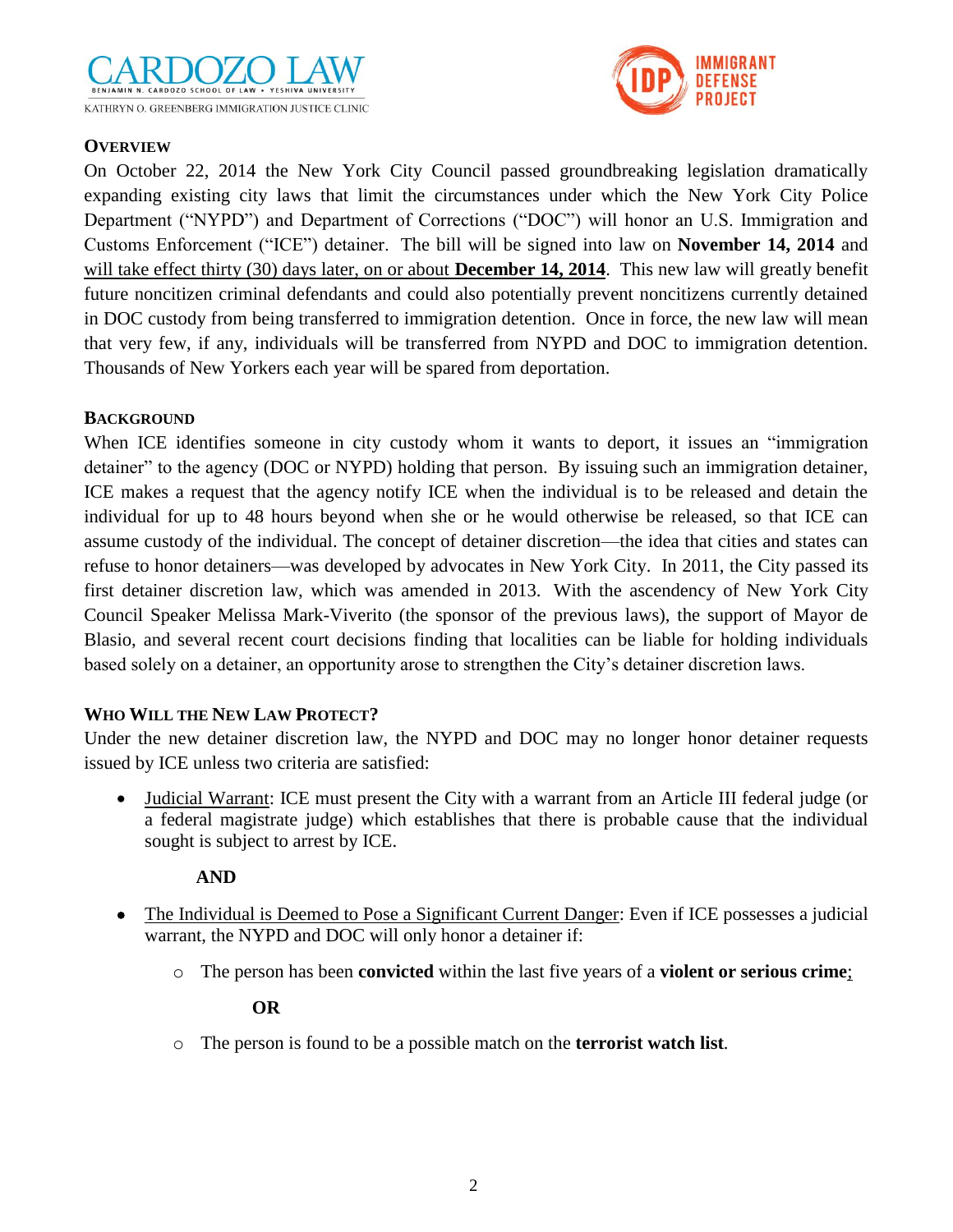



The term "violent or serious crime" is defined in the new law by reference to a list of enumerated felonies. The list of enumerated felonies is attached hereto as an appendix. The list contains only felonies that are designated as Class A or B felonies or other felonies that have been deemed to involve violence, force, firearms, terrorism, or endangerment or abuse of vulnerable persons. Notably, most drug felonies are not on the list.

The "five year period" referenced in the new law runs from the entry of judgment on the violent or serious crime to the date of the instant arrest. However, any period of time during which the person was incarcerated for a violent or serious crime, between the time of the commission of such violent or serious crime and the instant arrest, shall be excluded in calculating such five year period.

#### **UNDERSTANDING THE NARROW NYPD EXCEPTION**

There is a narrow exception to the general rule set forth above which allows the NYPD to hold certain individuals for a limited period of time without a judicial warrant (in order to provide ICE with sufficient time to seek such a warrant) and if, within that time, ICE secures such a warrant, to hand over a narrow additional class of individuals. The NYPD may hold someone in their custody for up to fortyeight (48) hours, excluding Saturdays, Sundays and holidays, beyond the time when such person would otherwise be released in order to allow ICE sufficient time to secure a judicial warrant if:

• The person has been convicted of a "violent or serious crime" at any time (even more than five years ago) and has illegally re-entered the country after a previous removal or return;

OR

• is identified as a possible match in the terrorist screening database.

However, if ICE fails to produce a warrant within the time permitted, the person shall be released and the NYPD shall not notify ICE of such person's release. A "previous removal or return" may encompass persons who have been deported as well as persons who have been "returned" to their home country following a stop at the border.

#### **WILL THIS LAW IMPACT ICE'S PHYSICAL PRESENCE ON RIKERS ISLAND?**

YES! For decades, ICE has maintained permanent offices on Rikers Island and has used the office to coordinate its investigation and apprehension of people in DOC custody. The new law prohibits ICE from maintaining an office on DOC property for the purpose of investigating possible violations of civil immigration law. ICE will be forced to vacate its office on Rikers Island by **February 12, 2015**.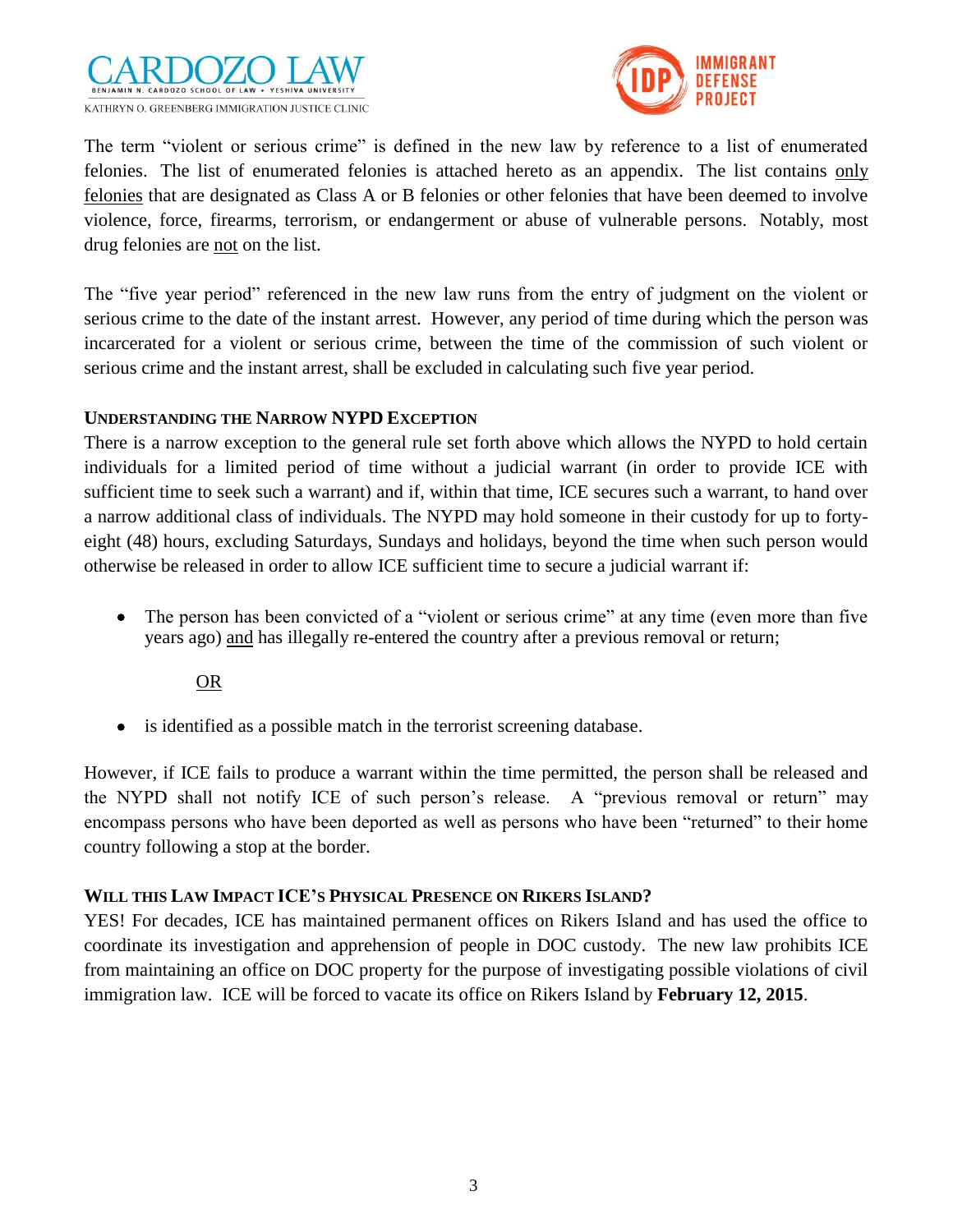



## **WILL THIS LAW PROTECT PEOPLE FROM ICE HOME RAIDS?**

In some jurisdictions, following the passage of detainer discretion legislation, advocates have reported increased use of home raids by ICE. The City has limited power to curtail ICE home raids.

The new law prohibits DOC from sharing most information about individuals (except those with "violent or serious" felony convictions within the last five years, as interpreted for purposes of honoring detainers, or on the terrorist watch list) with ICE and thus may help prevent some home raids. The law permits DOC to share information about citizenship or immigration status with ICE but prohibits sharing of court and release dates or any other information.

However, the law contains no such prohibition on NYPD information sharing. Defenders/advocates should monitor closely ICE and NYPD activities. Defenders should counsel clients, particularly clients who fall within ICE's stated priorities, about the dangers of home raids and their legal right to refuse to admit ICE agents into their homes unless they possess a judicial warrant.

#### **WILL THIS LAW IMPACT PEOPLE ON PROBATION?**

Defenders and advocates report that, in recent years, many noncitizen clients have been arrested by the New York City Department of Probation ("DOP") and transferred to ICE custody for deportation. The new laws do not apply to probation. However, the DOP has informed advocates that it will no longer arrest individuals at ICE's request unless the person would not be protected by the new laws. During the legislative hearings for the bill, Administration officials publicly, and under oath, stated the same. Thus clients should not be arrested by the DOP unless ICE has a judicial warrant and the person has been convicted of a serious or violent crime in the last five years or is identified as a possible match on the terrorist watch list. Defenders and advocates should monitor this issue closely.

## **WILL THIS LAW LIMIT THE POWER OF NYPD TO ARREST INDIVIDUALS BASED ON CIVIL IMMIGRATION INFORMATION IN THE NCIC DATABASE?**

The National Crime Information Center Database (NCIC) is maintained by the FBI and routinely queried by local police when they stop an individual. The NCIC is used, for example, to identify a person who may be wanted in another state for a serious crime. A local police officer who, having stopped an individual, learns of an NCIC "hit" indicating a warrant from another jurisdiction for that individual's arrest might, after verifying the validity of the warrant, arrest the individual for eventual prosecution in the other jurisdiction. Approximately a decade ago, the FBI started entering certain civil immigration information into NCIC. Those "immigration hits," which, unlike criminal warrants, are not criminal in nature and are not based on probable cause, have, in some circumstances, prompted arrests by NYPD officers. This issue is not directly addressed by the new law, though these arrests suffer from some of the same constitutional defects as detainers. During the legislative hearings for the bill, Administration officials stated publicly, and under oath, that the Administration was working on a new "implementation process" regarding NCIC immigration hits. Defenders and advocates should continue to monitor this issue closely.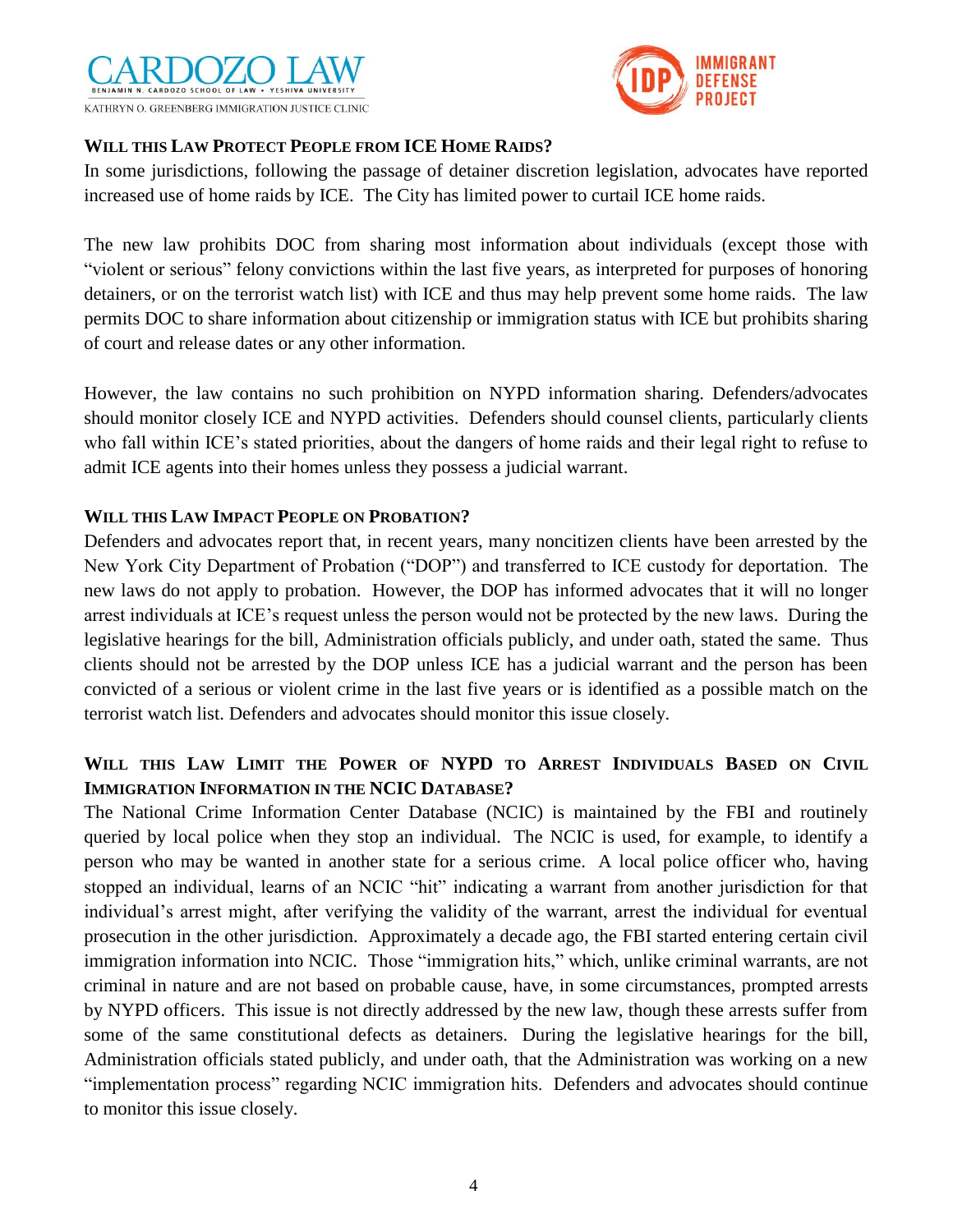



# WHAT SHOULD I DO IF I HAVE A CLIENT IN DOC OR NYPD CUSTODY NOW WHO WOULD BENEFIT **FROM THE NEW LAW BUT IS SCHEDULED FOR RELEASE BEFORE THE LAW TAKES EFFECT?**

If your client is currently in with a detainer and she would benefit from the new laws but is going to be released before the new laws take effect, you may be able to persuade the DOC or NYPD not to honor the detainer now. If your client is in this situation, we recommend that you write a letter to the Legal Department of DOC or NYPD (depending on which agency has custody of your client) and copy the Immigrant Defense Project [\(info@immigrantdefenseproject.org\)](mailto:info@immigrantdefenseproject.org). In the letter, you should explain that it is unconstitutional to hold your client on an immigration detainer absent a judicial determination of probable cause, and that your client would not be turned over to ICE under the new laws that the Council recently passed. Advocates have reported substantial success via this approach in convincing the City not to honor detainers. If you are unable to secure an appropriate assurance that a detainer will not be honored through this approach, other advocates have had success in obtaining clients' release by filing writs in court challenging the legality of detention based on the detainer. Finally, if all else fails, clients may want to consider delaying resolution of their criminal case, thereby extending their detention until after the law takes effect. Call IDP for more information at (212) 725-6422.

## DOES THE NEW LAW MEAN THAT I NO LONGER HAVE TO WORRY ABOUT WHETHER A DISPOSITION I **OBTAIN FOR A CLIENT WILL SUBJECT THEM TO DEPORTATION?**

NO! The new detainer law will spare thousands from deportation because ICE will not have an easy way to obtain custody and initiate proceedings. However, ICE may still arrest your client at some later date in the community or your client may want to travel or apply for an immigration benefit. It is imperative that defenders continue to comply with their constitutional obligation to provide full and accurate advice regarding the immigration consequences of any contemplated disposition and to work to achieve a disposition that best insulates a client from adverse immigration consequences in all of the circumstances in which they may arise.

# **HOW DO DHS'S RECENT CHANGES IN THE SECURE COMMUNITIES PROGRAM AND FEDERAL DETAINER POLICIES IMPACT ENFORCEMENT OF THE CITY'S NEW DETAINER LAWS?**

Simultaneous with the President's November 20, 2014 announcement about the new and expanded deferred action programs, DHS also announced an end to the Secure Communities (S-Comm) program—the program by which criminal fingerprint checks sent to the FBI are automatically redirected to DHS for civil immigration enforcement purposes—and a revision to DHS' detainer practice. S-Comm is being replaced by a new program, called the Priority Enforcement Program (PEP), which works in much the same way as S-Comm, by redirecting fingerprint inquiries.

In regard to detainers, DHS announced that it would, as a general rule, no longer request that localities hold individuals for immigration authorities beyond the time when they would otherwise be released and would instead request only that DHS be notified when an individual it seeks is scheduled to be released. There are, however, exceptions to the general rule, in which DHS will continue to request extended detention. The announcement references DHS' intention to continue to seek voluntary transfers of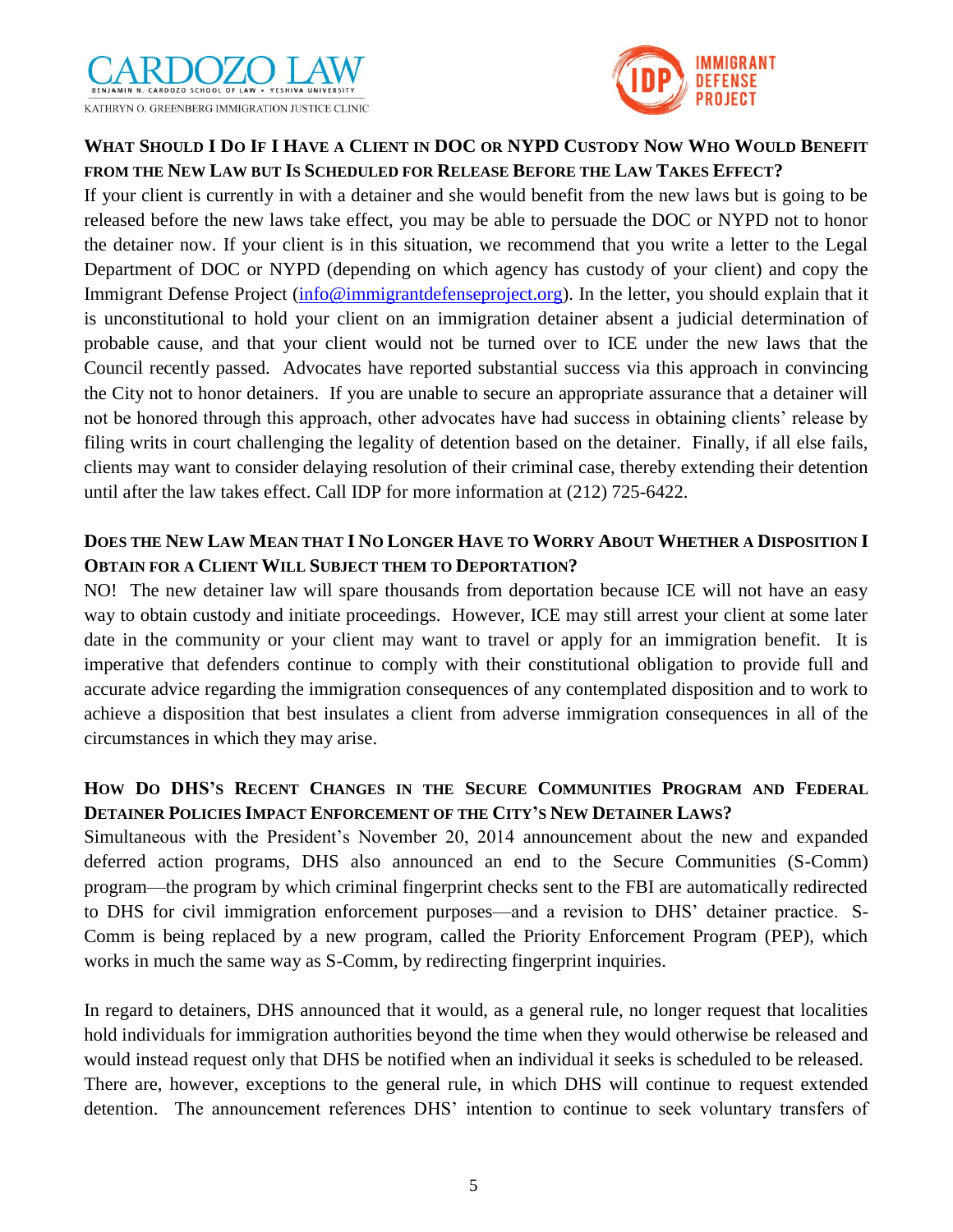



individuals from local custody to DHS custody. So, it is not yet clear whether these changes will meaningfully shift DHS practice or whether they are simply a rebranding of the S-Comm and detainer programs.

Regardless, these changes should not meaningfully impact enforcement of the City's new detainer laws. The City laws, by their own terms, apply to detainers "or any similar federal request for detention of a person suspected of violating civil immigration law." Thus, it should not matter that DHS may not identify these instruments as detainers in the future. Moreover, the City laws not only prohibit DOC and NYPD from holding individuals based on detainers but also prohibit DOC and NYPD from notifying DHS of an individual's release, unless the requirements of a judicial warrant and dangerousness, as established by recent serious or violent felony convictions or inclusion on the terrorist watch list, are satisfied. Accordingly, DHS requests for notification of release and similar information should also not generally be honored. However, since the changes in federal policy as well as city legislation are new, advocates will have to be vigilant to ensure that DHS and the City comply with them. Please contact IDP [\(info@immigrantdefenseproject.org\)](mailto:info@immigrantdefenseproject.org) if you learn that DOC or NYPD are honoring DHS requests for notification in the absence of a judicial warrant and listing on the terrorist watch list or criminal convictions as outlined in the City's detainer laws.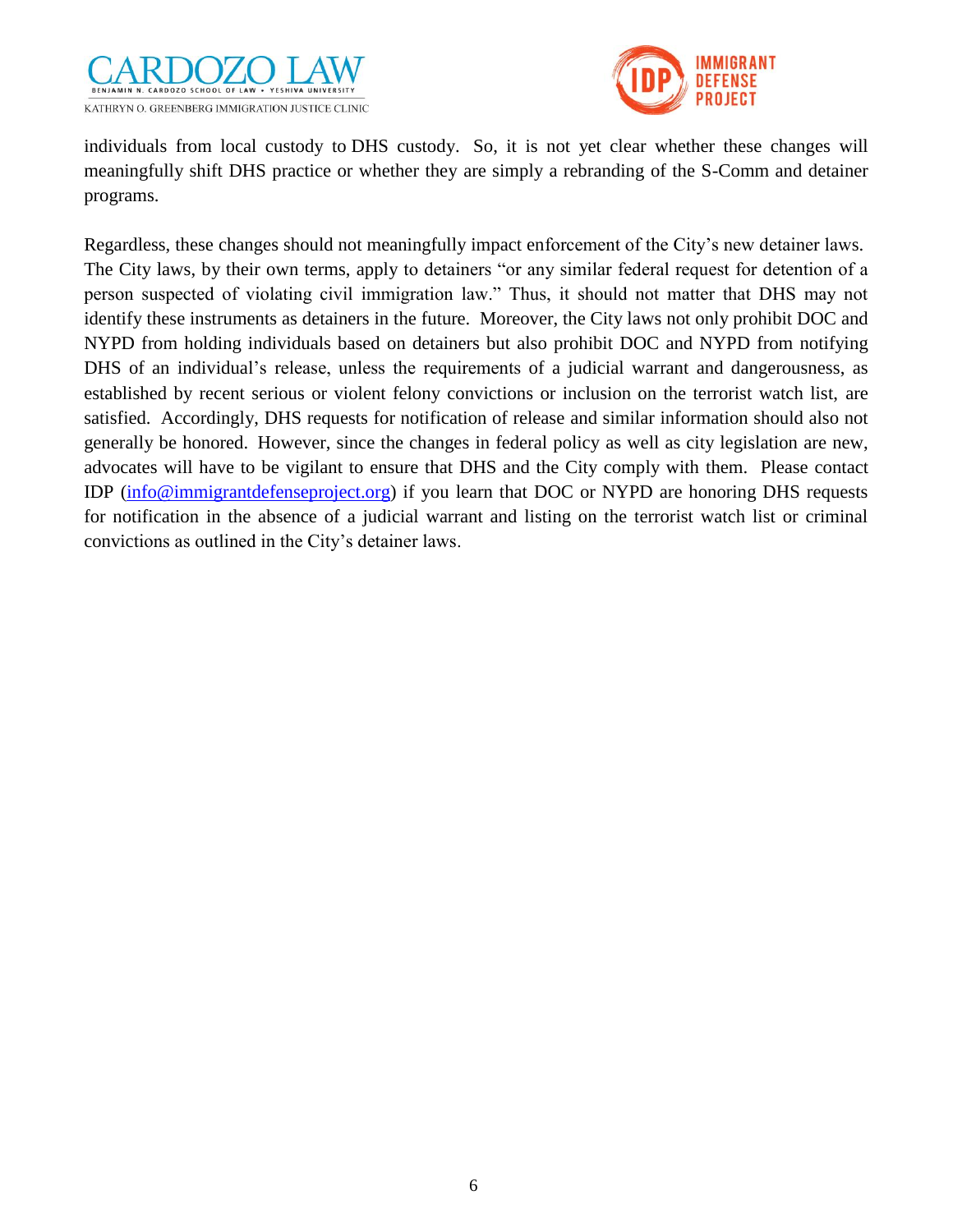



#### **APPENDIX**

Under the new law, "violent or serious crime" means:

- a. A **felony** defined in certain **enumerated sections** of the penal code (listed below);
- b. A **hate crime** as defined in section 485.05 of the penal law, provided such hate crime constitutes a felony;

c. A **felony attempt**, **felony conspiracy**, or **felony criminal solicitation** to commit any crime specified in the paragraph above, or a felony criminal facilitation of such specified crime;

d. A **conviction** under **federal law or the law of another state** that would constitute a "**predicate felony conviction**" under section 70.06(1)(b)(i) of the penal law provided that such conviction was for the equivalent of a violent or serious crime;

e. Any **felony** set forth in **section 600** of the **Vehicle and Traffic Law**; or

f. Any **crime subsequently created by the legislature** that the department of correction determines to be a felony involving violence, force, firearms, terrorism, or endangerment or abuse of vulnerable persons, or any crime for which a change made by the legislature requires amendment of the crimes specified above and enumerated in the list of felonies.

**Note:** Youthful offender (YO), Juvenile delinquent (JD), and family court dispositions **do not count** as violent or serious crimes convictions.

#### **LIST OF ENUMERATED FELONIES AND THEIR DESCRIPTIONS:**

- **120.01:** Reckless assault of a child by a child day care provider (E Felony)
- **120.02:** Reckless assault of a child (D Felony)
- **120.03:** Vehicular assault in the second degree (E Felony)
- **120.04:** Vehicular assault in the first degree (D Felony)
- **120.04-a (4):** Aggravated vehicular assault (C Felony)
- **120.05:** Assault in the second degree (D Felony)
- **120.06:** Gang assault in the second degree (C Felony)
- **120.07:** Gang assault in the first degree (B Felony)
- 120.08: Assault on a peace officer, police officer, fireman or emergency medical services professional (C Felony)
- **120.09:** Assault on a judge (C Felony)
- **120.10:** Assault in the first degree (B Felony)
- **120.11:** Aggravated assault upon a police officer or a peace officer (B Felony)
- **120.12:** Aggravated assault upon a person less than eleven years old (E Felony)
- **120.13:** Menacing in the first degree (E Felony)
- **120.18:** Menacing a police officer or peace officer (D Felony)
- **120.25:** Reckless endangerment in the first degree (D Felony)
- 120.55: Stalking in the second degree (E Felony)
- **120.60:** Stalking in the first degree (D Felony)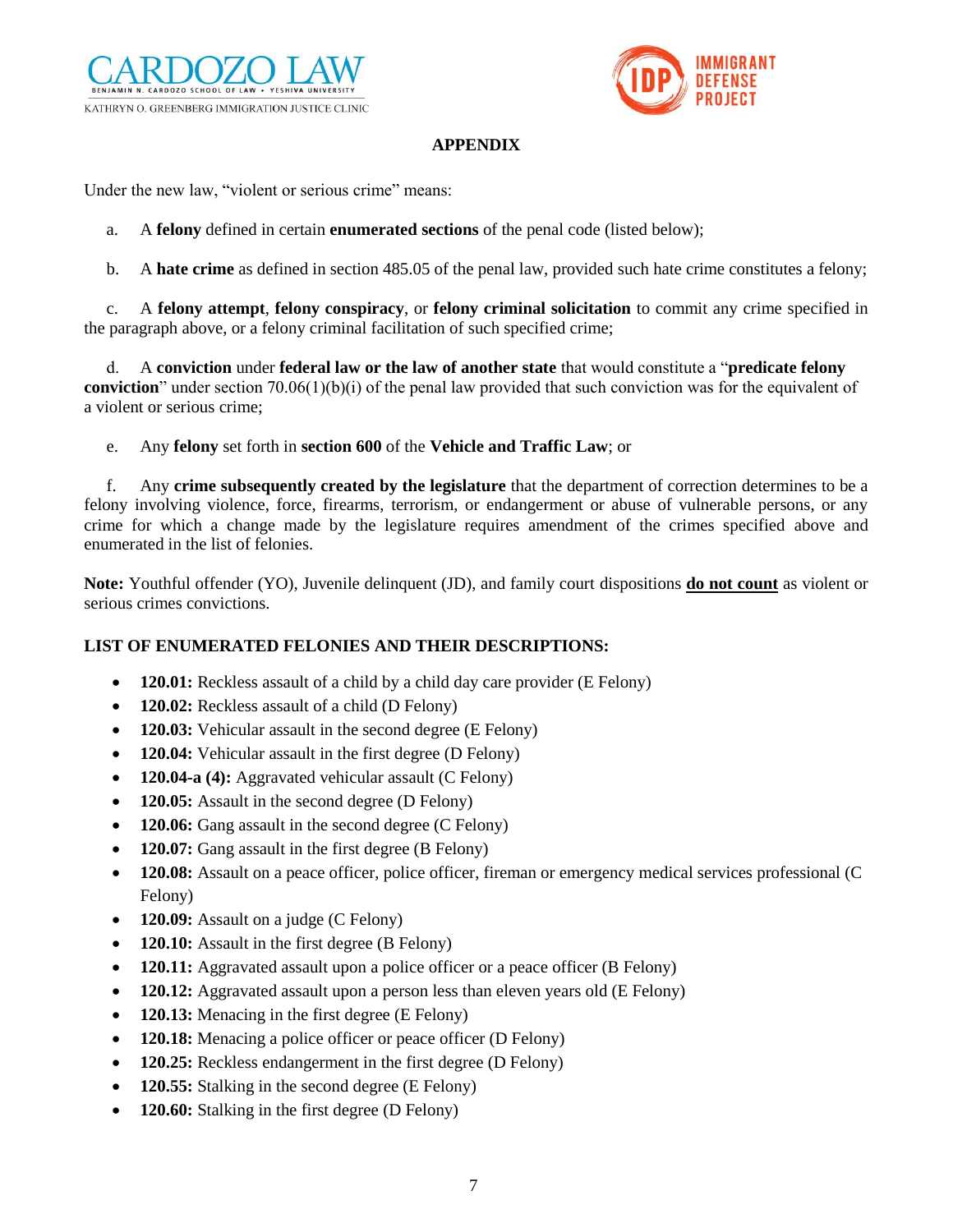



- 120.70: Luring a child (E Felony)
- 121.12: Strangulation in the second degree (D Felony)
- **121.13:** Strangulation in the first degree (C Felony)
- **125.10:** Criminally negligent homicide (E Felony)
- **125.11:** Aggravated criminally negligent homicide (C Felony)
- 125.12: Vehicular manslaughter in the second degree (D Felony)
- 125.13: Vehicular manslaughter in the first degree (C Felony)
- 125.14: Aggravated vehicular homicide (B Felony)
- 125.15: Manslaughter in the second degree (C Felony)
- 125.20: Manslaughter in the first degree (B Felony)
- 125.21: Aggravated manslaughter in the second degree (C Felony)
- 125.22: Aggravated manslaughter in the first degree (B Felony)
- 125.25: Murder in the second degree (A-I Felony)
- 125.26: Aggravated murder (A-I Felony)
- 125.27: Murder in the first degree (A-I Felony)
- 125.40: Abortion in the second degree (E Felony)
- 125.45: Abortion in the first degree (D Felony)
- 130.25: Rape in the third degree (E Felony)
- **130.30:** Rape in the second degree (D Felony)
- **130.35:** Rape in the first degree (B Felony)
- **130.40:** Criminal Sexual Act in the third degree (E Felony)
- **130.45:** Criminal Sexual Act in the second degree (D Felony)
- **130.50:** Criminal Sexual Act in the first degree (B Felony)
- **130.53:** Persistent sexual abuse (E Felony)
- **130.65:** Sexual abuse in the first degree (D Felony)
- **130.65-a:** Aggravated sexual abuse in the fourth degree (E Felony)
- **130.66:** Aggravated sexual abuse in the third degree (D Felony)
- **130.67:** Aggravated sexual abuse in the second degree (C Felony)
- **130.70:** Aggravated sexual abuse in the first degree (B Felony)
- **130.75:** Course of sexual conduct against a child in the first degree (B Felony)
- **130.80:** Course of sexual conduct against a child in the second degree (D Felony)
- **130.85:** Female genital mutilation (E Felony)
- **130.90:** Facilitating a sex offense with a controlled substance (D Felony)
- **130.95:** Predatory sexual assault (A-II Felony)
- **130.96:** Predatory sexual assault against a child (A-II Felony)
- **135.10:** Unlawful imprisonment in the first degree (E Felony)
- 135.20: Kidnapping in the second degree (B Felony)
- **135.25:** Kidnapping in the first degree (A-I Felony)
- **135.35:** Labor trafficking (D Felony)
- **135.50:** Custodial interference in the first degree (E Felony)
- **135.65(2)(b):** Coercion in the first degree (D Felony)
- **140.17:** Criminal trespass in the first degree (D Felony)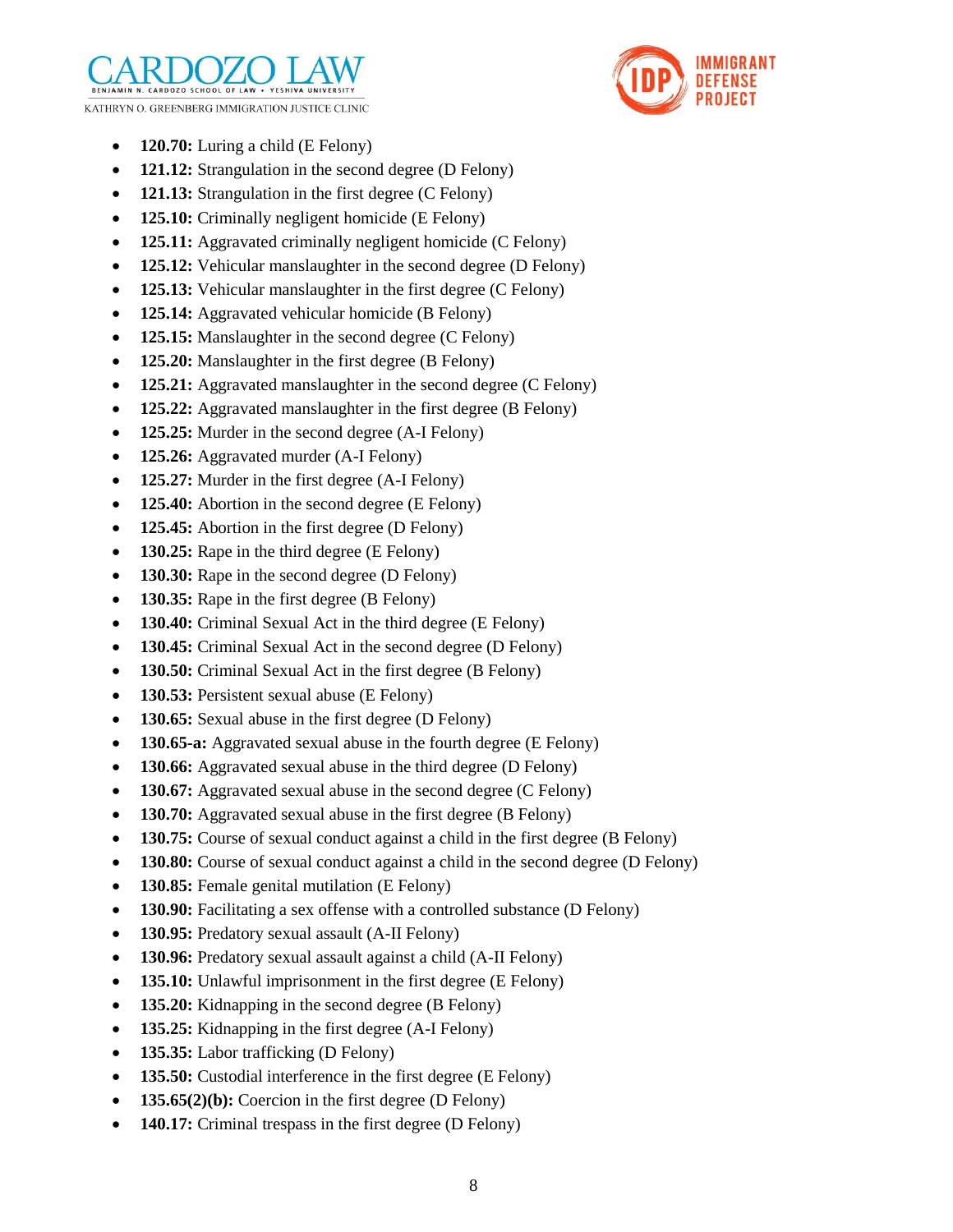



- **140.25:** Burglary in the second degree (C Felony)
- 140.30: Burglary in the first degree (B Felony)
- **145.12:** Criminal mischief in the first (B Felony)
- 150.05: Arson in the  $4<sup>th</sup>$  degree (E Felony)
- 150.10: Arson in the  $3<sup>rd</sup>$  degree (C Felony)
- 150.15: Arson in the second degree (B Felony)
- 150.20: Arson in the first degree (A-I Felony)
- **160.05:** Robbery in the third degree (D Felony)
- **160.10:** Robbery in the second degree (C Felony)
- **160.15:** Robbery in the first degree (B Felony)
- **195.07:** Obstructing governmental administration in the first (E Felony)
- **195.08:** Obstructing governmental administration by means of self-defense spray device (D Felony)
- **195.17:** Obstruction of governmental duties by means of a bomb, destructive device, explosive, or hazardous substance (D Felony)
- 215.11: Tampering with a witness in the third degree (E Felony)
- 215.12: Tampering with a witness in the second degree (D Felony)
- 215.13: Tampering with a witness in the first degree (B Felony)
- 215.15: Intimidating a victim or witness in the third degree (E Felony)
- **215.16:** Intimidating a victim or witness in the second degree (D Felony)
- 215.17: Intimidating a victim or witness in the first degree (B Felony)
- 215.51: Criminal contempt in the first degree (E Felony)
- 215.52: Aggravated criminal contempt (D Felony)
- 220.18: Criminal possession of a controlled substance in the second degree (A-II Felony)
- **220.21:** Criminal possession of a controlled substance in the first degree (A-I Felony)
- **220.28:** Use of a child to commit a controlled substance offense (E Felony)
- 220.41: Criminal sale of a controlled substance in the second degree (A-II Felony)
- **220.43:** Criminal sale of a controlled substance in the first degree (A-I Felony)
- **220.44:** Criminal sale of a controlled substance in or near school grounds (B Felony)
- **220.48:** Criminal sale of a controlled substance to a child (B Felony)
- **220.77:** Operating as a major trafficker (A-I Felony)
- 230.05: Patronizing a prostitute in the second degree (E Felony)
- 230.06: Patronizing a prostitute in the first degree (D Felony)
- **230.19:** Promoting prostitution in a school zone (E Felony)
- 230.25(2): Promoting prostitution in the third degree (D Felony)
- 230.30: Promoting prostitution in the second degree (C Felony)
- 230.32: Promoting prostitution in the first degree (B Felony)
- 230.33: Compelling prostitution (B Felony)
- 230.34: Sex Trafficking (B Felony)
- **235.22:** Disseminating indecent material to minors in the first degree (D Felony)
- 240.06: Riot in the  $1<sup>st</sup>$  degree (E Felony)
- **240.55:** Falsely reporting an incident in the second degree (E Felony)
- **240.60:** Falsely reporting an incident in the first degree (D Felony)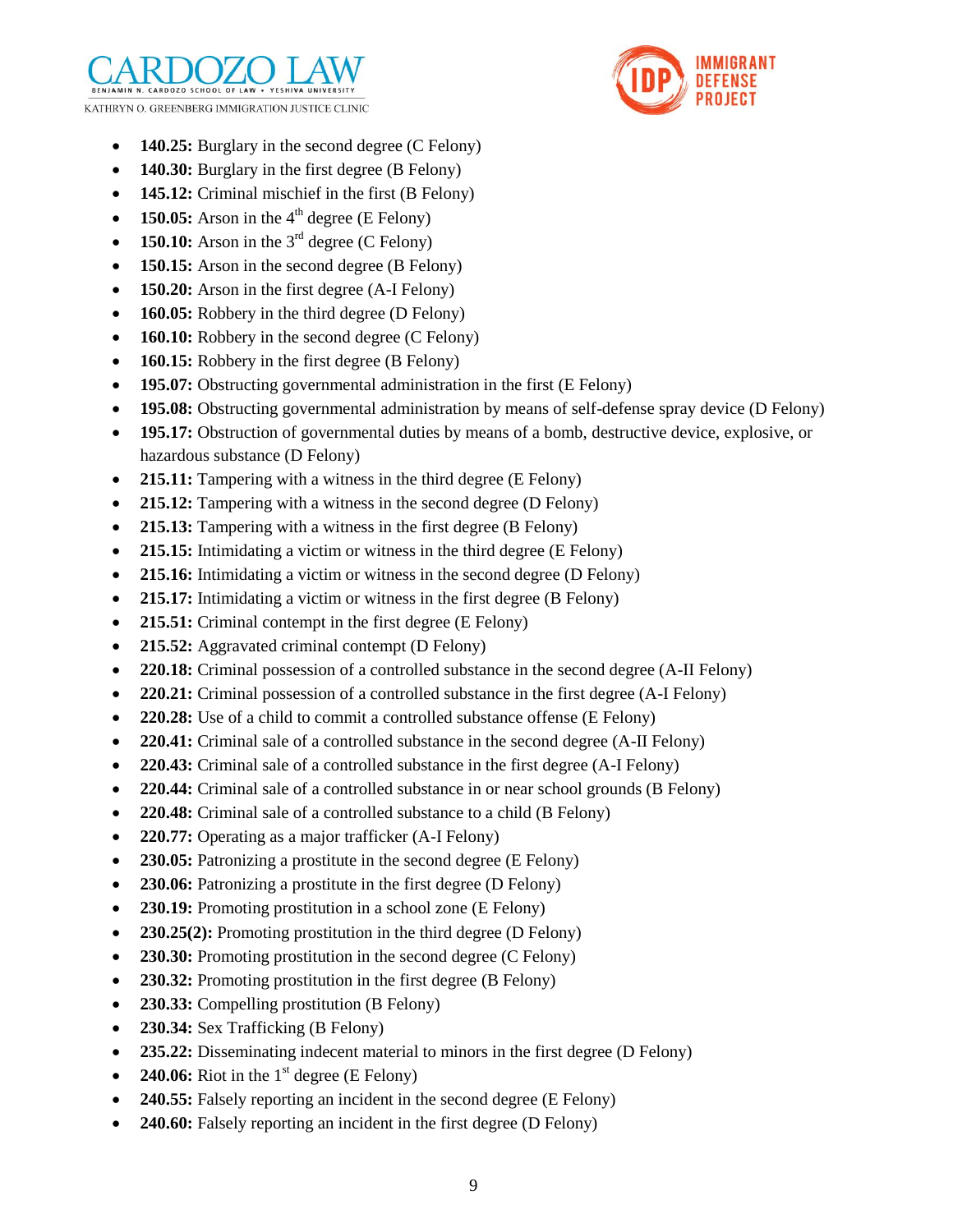KATHRYN O. GREENBERG IMMIGRATION JUSTICE CLINIC



- 240.61: Placing a false bomb or hazardous substance in the second degree (E Felony)
- **240.62:** Placing a false bomb or hazardous substance in the first degree (D Felony)
- **240.63:** Placing a false bomb or hazardous substance in a sports stadium or arena, mass transportation facility or enclosed shopping mall (D Felony)
- **240.75:** Aggravated family offense (E Felony)
- 241.05: Harassment of rent regulated tenant (E Felony)
- **255.26:** Incest in the  $2^{nd}$  degree (D Felony)
- **255.27:** Incest in the first degree (B Felony)
- 260.25: Endangering the welfare of an incompetent or physically disabled person in the first degree (E) Felony)
- **260.32:** Endangering the welfare of a vulnerable elderly person, or an incompetent or physically disabled person in the second degree (E Felony)
- 260.34: Endangering the welfare of a vulnerable elderly person, or an incompetent or physically disabled person in the first degree (D Felony)
- 263.05: Use of a child in a sexual performance (C Felony)
- **263.10:** Promoting an obscene sexual performance by a child (D Felony)
- **263.11:** Possessing an obscene sexual performance by a child (E Felony)
- 263.15: Promoting a sexual performance by a child (D Felony)
- 263.16: Possessing a sexual performance by a child (E Felony)
- **263.30:** Facilitating a sexual performance by a child with a controlled substance or alcohol (B Felony)
- **265.01-a:** Criminal possession of a weapon on school grounds (E Felony)
- 265.01-b: Criminal possession of a firearm (E Felony)
- 265.02 (2) through (8): Criminal possession of a weapon in the third degree (D Felony)
- **265.03:** Criminal possession of a weapon in the second degree (C Felony)
- **265.04:** Criminal possession of a dangerous weapon in the first degree (B Felony)
- 265.08: Criminal use of a firearm in the second degree (C Felony)
- **265.09:** Criminal use of a firearm in the first degree (B Felony)
- 265.10: Manufacture, transport, disposition and defacement of weapons and dangerous instruments and appliances (D Felony)
- 265.11: Criminal sale of a firearm in the third degree (D Felony)
- 265.12: Criminal sale of a firearm in the second degree (C Felony)
- 265.13: Criminal sale of a firearm in the first degree (B Felony)
- 265.14: Criminal sale of a firearm with the aid of a minor (C Felony)
- 265.16: Criminal sale of a firearm to a minor (C Felony)
- 265.17: Criminal purchase or disposal of a weapon (D Felony)
- 265.19: Aggravated criminal possession of a weapon (C Felony)
- 265.35(2): Prohibited use of weapons (D or E Felony)
- 270.30: Unlawful fleeing a police officer in a motor vehicle in the second degree (E Felony)
- 270.35: Unlawful fleeing a police officer in a motor vehicle in the first degree (D Felony)
- **405.16(1):** Aggravated unpermitted use of indoor pyrotechnics in the second degree (E Felony)
- **405.18:** Aggravated unpermitted use of indoor pyrotechnics in the first degree (D Felony)
- **460.22:** Aggravated enterprise corruption (A-I Felony)